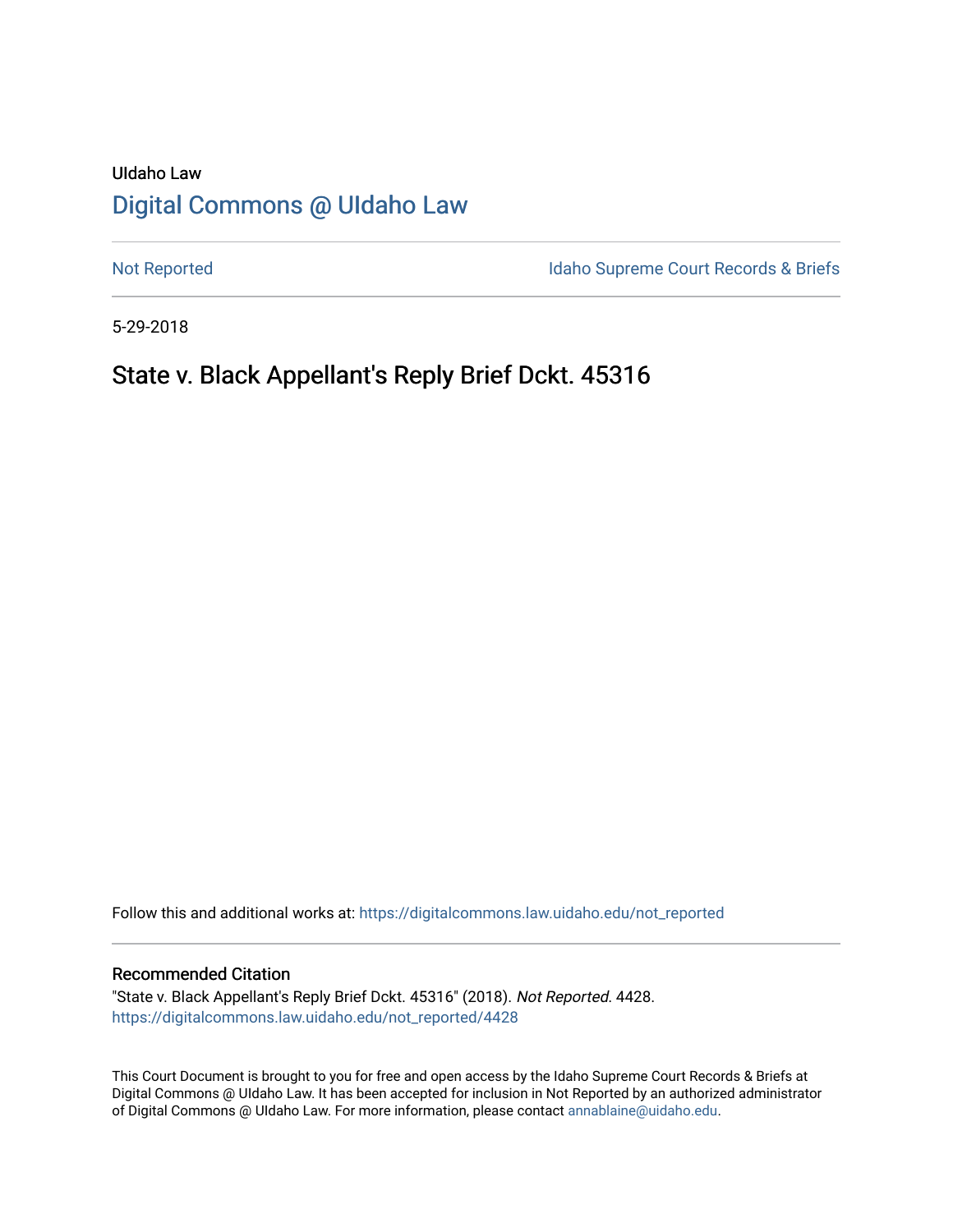#### **IN THE SUPREME COURT OF THE STATE OF IDAHO**

| NO. 45316                               |
|-----------------------------------------|
| <b>ADA COUNTY NO.</b><br>CR-FE-2015-520 |
|                                         |
|                                         |
|                                         |

### **REPLY BRIEF OF APPELLANT** \_\_\_\_\_\_\_\_\_\_\_\_\_\_\_\_\_\_\_\_\_\_\_\_

\_\_\_\_\_\_\_\_\_\_\_\_\_\_\_\_\_\_\_\_\_\_\_\_

**APPEAL FROM THE DISTRICT COURT OF THE FOURTH JUDICIAL DISTRICT OF THE STATE OF IDAHO, IN AND FOR THE COUNTY OF ADA**

\_\_\_\_\_\_\_\_\_\_\_\_\_\_\_\_\_\_\_\_\_\_\_\_

## **HONORABLE MELISSA MOODY District Judge**

\_\_\_\_\_\_\_\_\_\_\_\_\_\_\_\_\_\_\_\_\_\_\_\_

**State Appellate Public Defender Deputy Attorney General I.S.B. #6555 Criminal Law Division**

**ANDREA W. REYNOLDS Boise, Idaho 83720-0010 Deputy State Appellate Public Defender (208) 334-4534 I.S.B. #9525 322 E. Front Street, Suite 570 Boise, Idaho 83702 Phone: (208) 334-2712 Fax: (208) 334-2985 E-mail: documents@sapd.state.id.us**

**ATTORNEYS FOR ATTORNEY FOR**

**ERIC D. FREDERICKSEN KENNETH K. JORGENSEN P.O. Box 83720**

**DEFENDANT-APPELLANT PLAINTIFF-RESPONDENT**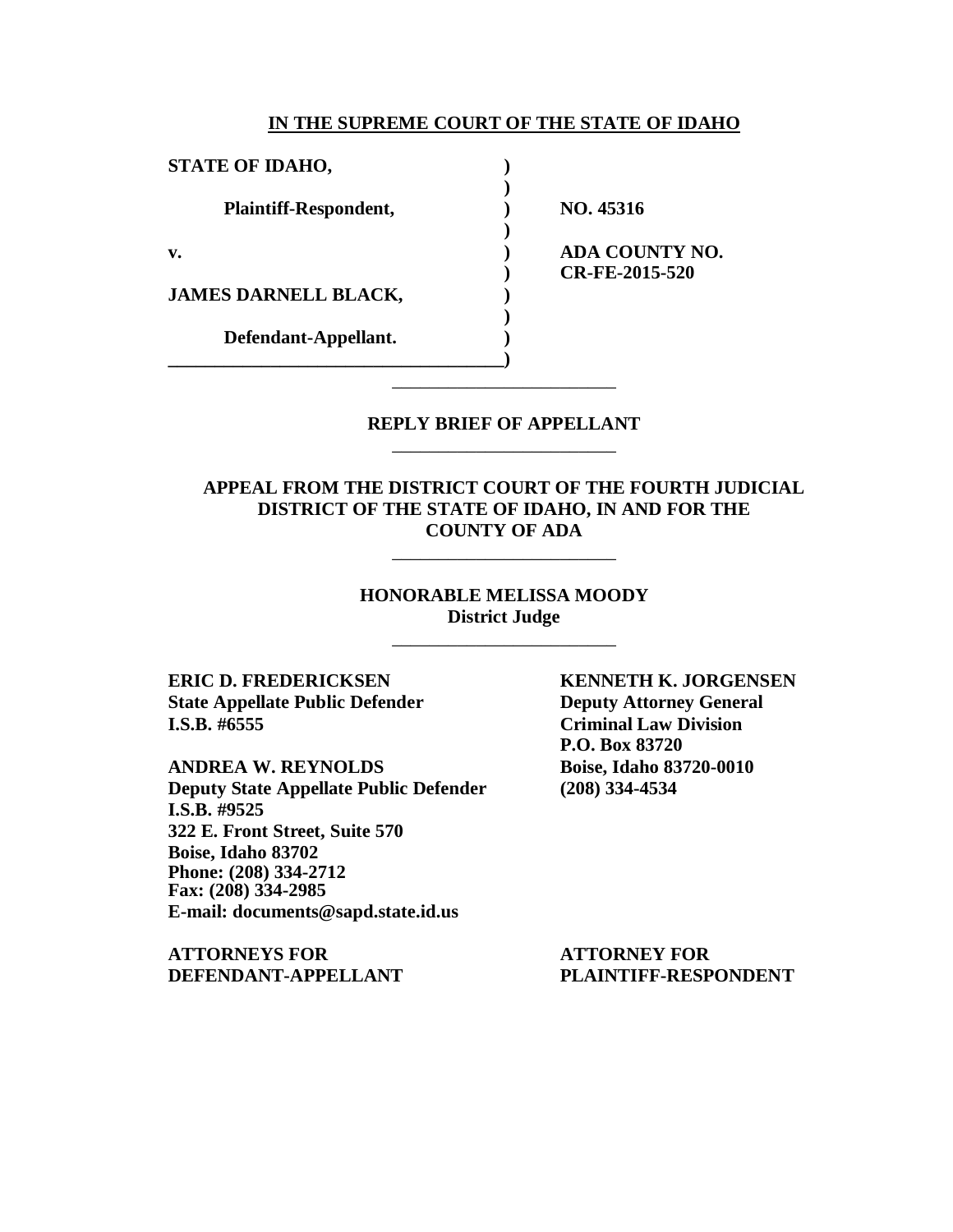## **TABLE OF CONTENTS**

| $\mathbf{I}$ .<br>The District Court Abused Its Discretion In Denying Mr. Black's Motion<br>Pursuant To Idaho Criminal Rule 25(b)(4) To Disqualify The District                                                                                                                                               |
|---------------------------------------------------------------------------------------------------------------------------------------------------------------------------------------------------------------------------------------------------------------------------------------------------------------|
|                                                                                                                                                                                                                                                                                                               |
| B. The State Relies On Cases That Are Either Inapplicable Or                                                                                                                                                                                                                                                  |
| C. The State Minimizes The Evidence Of Actual Bias, And Fails To<br>Address Mr. Black's Argument That If The District Court Had<br>Imposed Anything Less Than The Maximum Sentence At<br>Resentencing, It Would Have Implicitly Admitted Error In<br>Its Earlier Conclusion That Mr. Black's Mental Condition |
| II. The District Court Abused Its Discretion When It Sentenced Mr. Black<br>To Five Years Fixed, The Maximum, Considering Mr. Black's                                                                                                                                                                         |
|                                                                                                                                                                                                                                                                                                               |
| B. The Sentence Imposed By The District Court On Mr. Black Was                                                                                                                                                                                                                                                |
| III. Mr. Black Was Denied Due Process Of Law When The District Court<br>Relied At Sentencing Upon Information That Was Materially False                                                                                                                                                                       |
|                                                                                                                                                                                                                                                                                                               |
|                                                                                                                                                                                                                                                                                                               |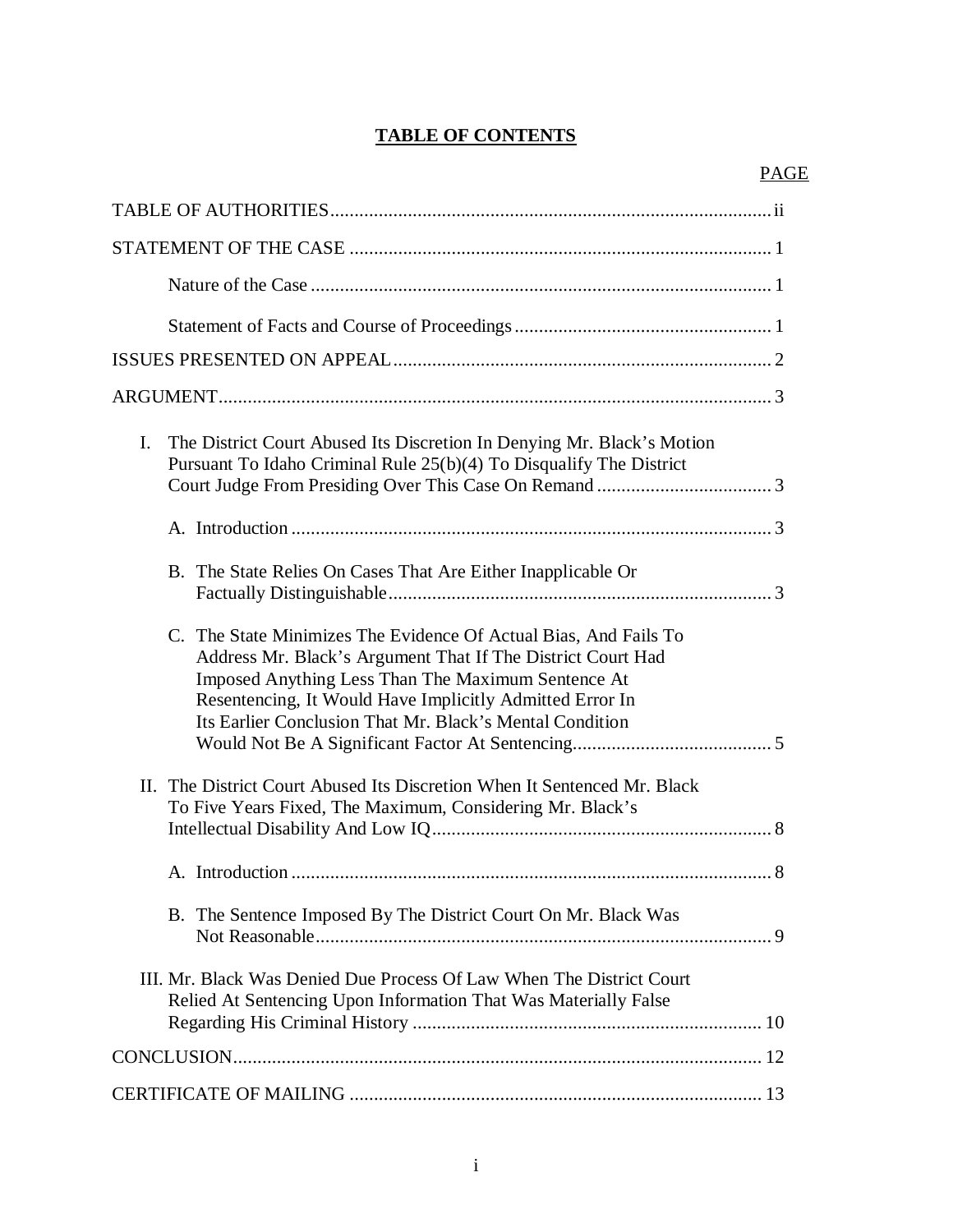## **TABLE OF AUTHORITIES**

## Cases

## **Statutes**

|--|

## Rules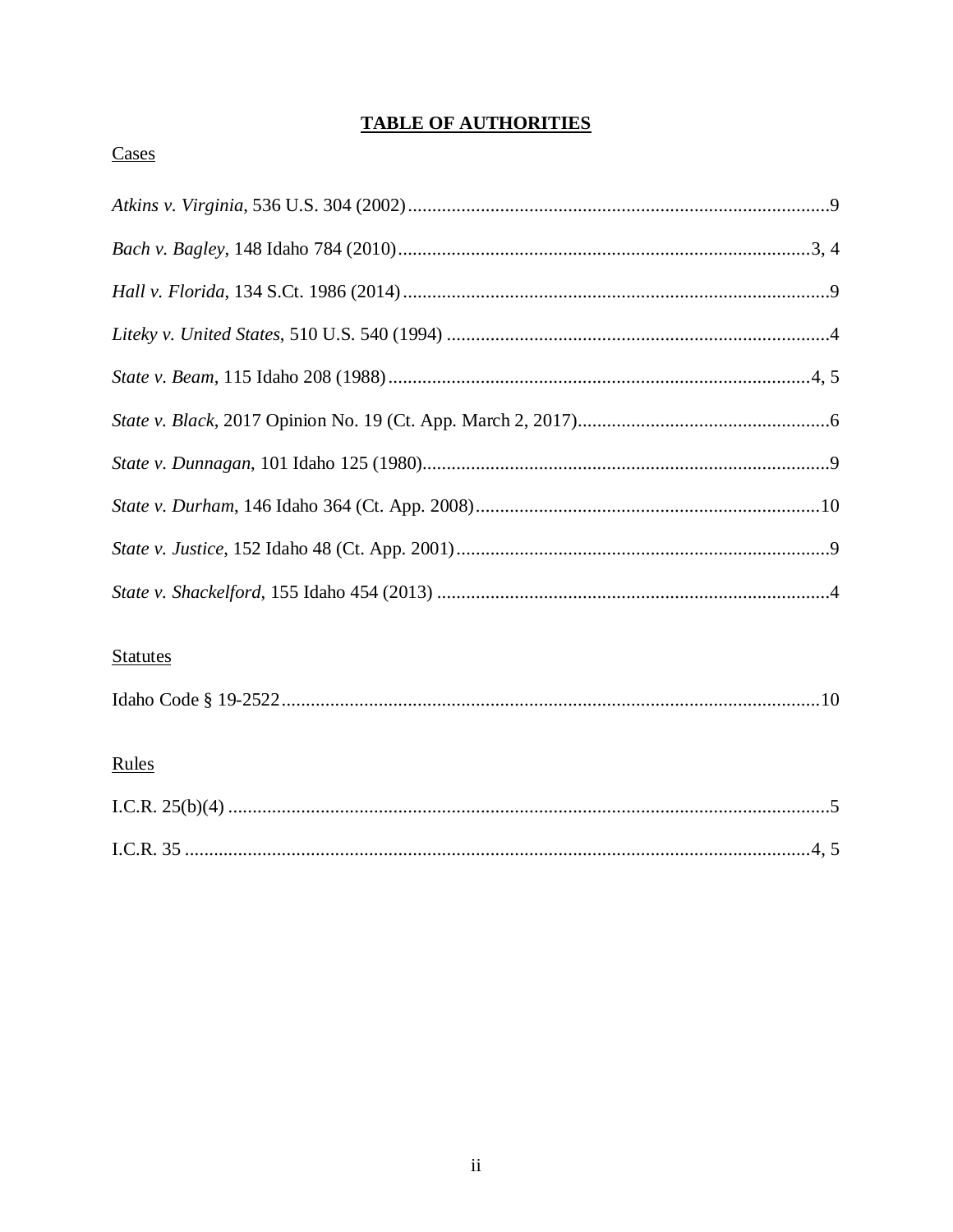### STATEMENT OF THE CASE

#### Nature of the Case

Mr. Black appeals from his judgment of conviction for criminal possession of a financial transaction card, arguing the district court abused its discretion in denying his motion to disqualify the district court judge from presiding over this case on remand, and abused its discretion when, at resentencing, it imposed upon Mr. Black the maximum sentence of five years fixed. Mr. Black also contends he was denied due process of law when the district court relied at resentencing upon information that was materially false regarding his criminal history. He submits this Reply Brief to respond to the State's legal argument.

### Statement of Facts and Course of Proceedings

Mr. Black included a statement of facts and course of proceedings in his opening brief, which he relies on and incorporates herein. (Appellant's Br., pp.2-4.)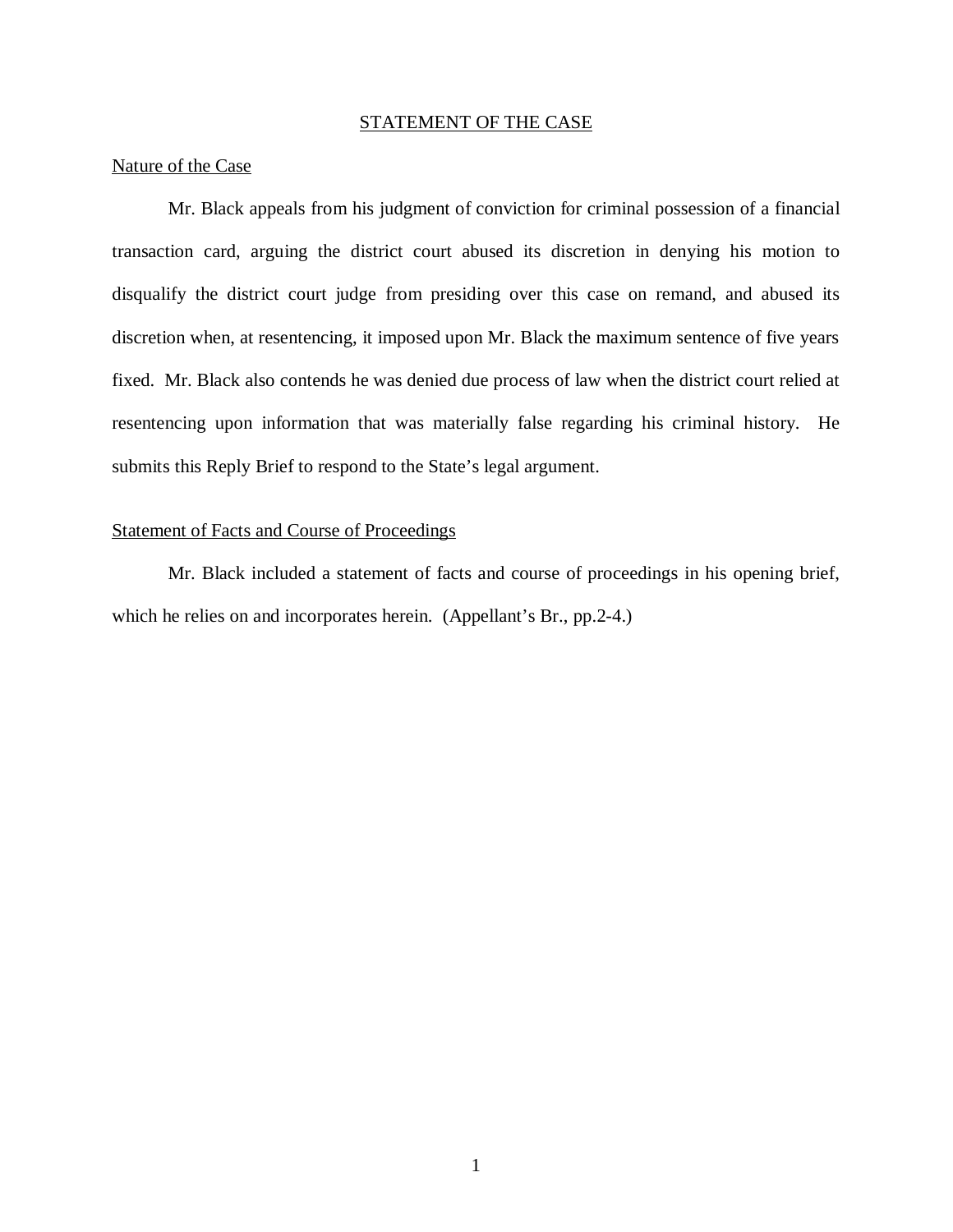## **ISSUES**

- I. Did the district court abuse its discretion in denying Mr. Black's motion pursuant to Idaho Criminal Rule 25(b)(4) to disqualify the district court judge from presiding over this case on remand?
- II. Did the district court abuse its discretion when it sentenced Mr. Black to five years fixed, the maximum, considering Mr. Black's intellectual disability and low IQ?
- III. Was Mr. Black denied due process of law when the district court relied at sentencing upon information that was materially false regarding his criminal history?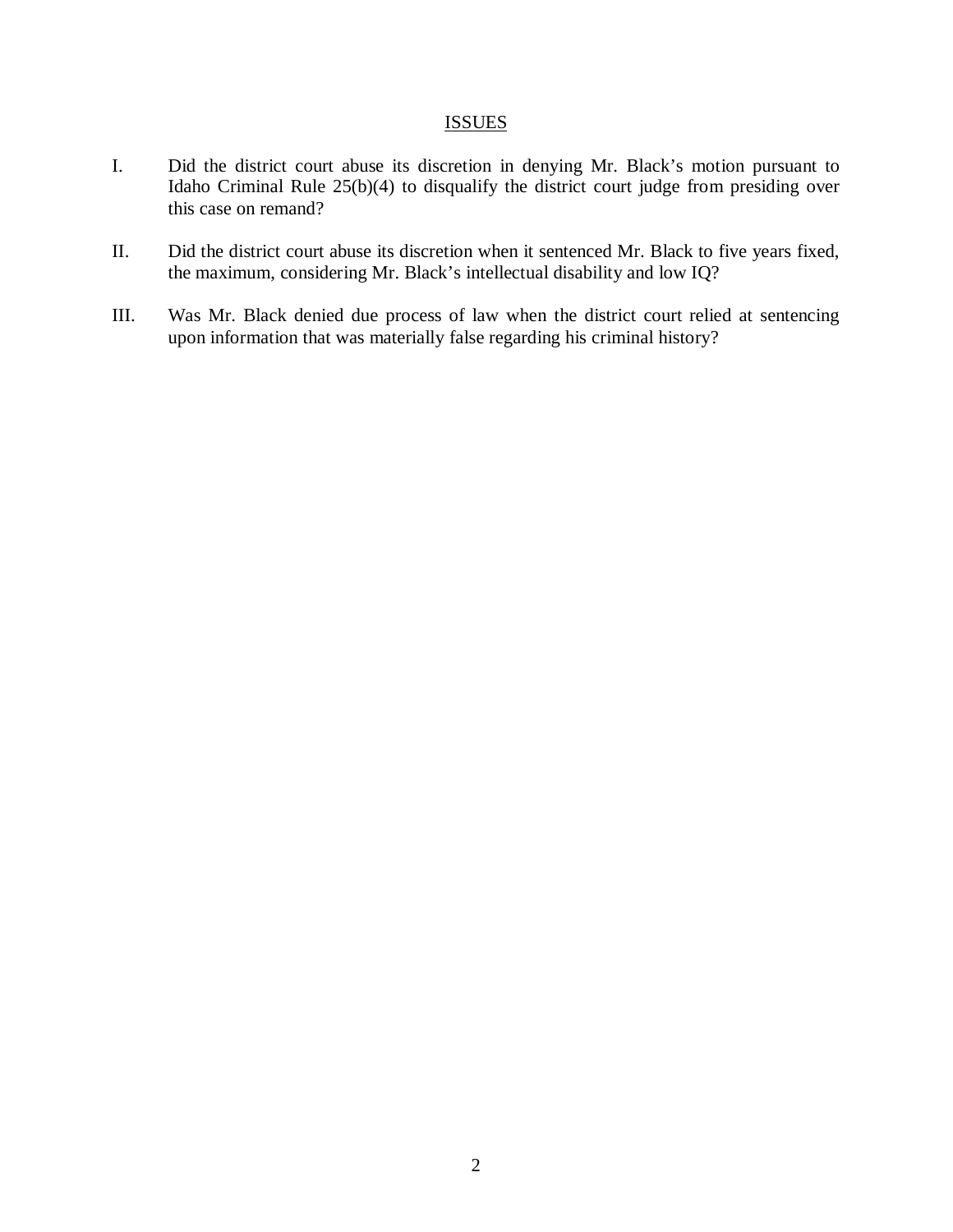#### ARGUMENT

I.

## The District Court Abused Its Discretion In Denying Mr. Black's Motion Pursuant To Idaho Criminal Rule 25(b)(4) To Disqualify The District Court Judge From Presiding Over This Case On Remand

### A. Introduction

Mr. Black argued in his opening brief that the district court abused its discretion in denying his motion pursuant to Idaho Criminal Rule 25(b)(4) to disqualify the district court judge from presiding over this case on remand because the judge was actually biased against him in a way that rendered it improbable (and, ultimately, impossible) for him to receive a fair and impartial resentencing. (Appellant's Br., pp.6-9.) The State argues in its Respondent's Brief that the district court did not abuse its discretion, but it relies on cases that are either inapplicable or distinguishable. In addition, the State minimizes the evidence of actual bias, and fails to address Mr. Black's argument that if the district court had imposed anything less than the maximum sentence at resentencing, it would have implicitly admitted error in its earlier conclusion that Mr. Black's mental condition would not be a significant factor at sentencing.

### B. The State Relies On Cases That Are Either Inapplicable Or Factually Distinguishable

As an initial matter, the State cites *Bach v. Bagley*, 148 Idaho 784, 791-92 (2010), for the proposition that there is no basis for judicial recusal unless there is a demonstration of pervasive bias. (Respondent's Br., p.5.) But this is not the proper test under Rule 25(b)(4). Rule 25(b)(4) provides that "[a]ny party to an action may disqualify a judge from presiding in any action on [the grounds] . . . that the judge is biased or prejudiced for or against any party or that party's case." There is no requirement that a party must demonstrate "pervasive bias."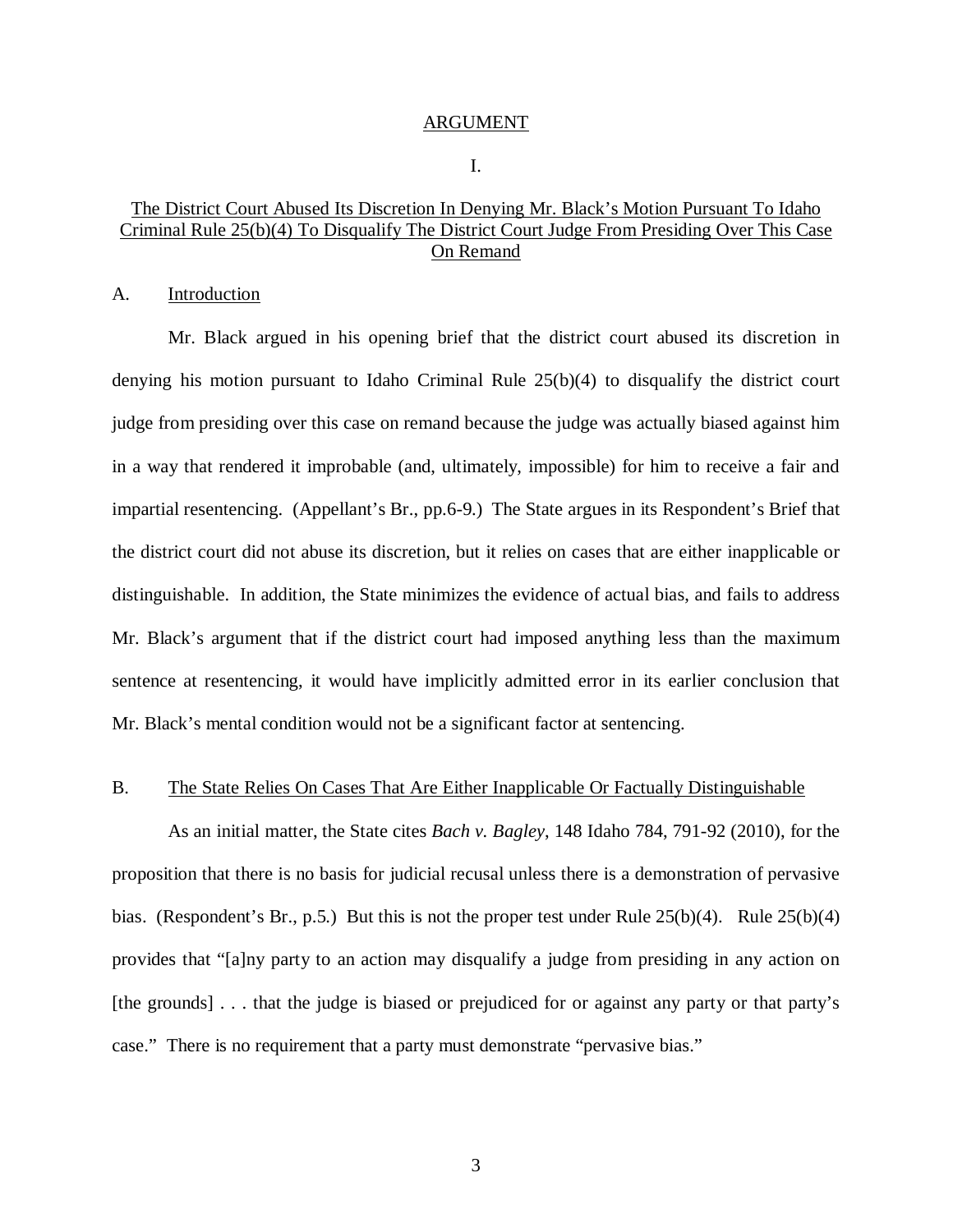In *Bach*, the appellant alleged the district court was biased, citing to the syllabus of a United States Supreme Court case interpreting federal judicial recusal statutes, *Liteky v. United States*, 510 U.S. 540 (1994). 148 Idaho at 791. The Idaho Supreme Court discussed the holding in *Liteky*, but made no mention of Rule 25(b)(4). Mr. Black filed his motion in the district court pursuant to Rule 25(b)(4), and it is clear under that rule that disqualification is necessary "where the trial judge has actual bias against the defendant of such nature and character as would render it improbable that under the circumstances the party could have a fair and impartial [hearing]." *State v. Shackelford*, 155 Idaho 454, 460 (2013) (quotation marks and citation omitted). Mr. Black was not required to show pervasive bias, but was instead required to show that the district court judge was actually biased against him in a way that rendered it improbable that he would have a fair and impartial resentencing. Mr. Black made this showing.

The State also contends Mr. Black's argument fails because, under *State v. Beam*, 115 Idaho 208 (1988), the fact that a trial judge previously sat on a case and, therefore, necessarily prejudged it does not constitute bias within the meaning of Rule 25(b)(4). (Respondent's Br., pp.6-7.) But *Beam* was a post-conviction case, and is thus inapposite. In *Beam*, the defendant filed a motion to disqualify the original trial judge from hearing his post-conviction and sentence reduction proceedings after the Court of Appeals affirmed his conviction and sentence on direct appeal. 115 Idaho at 209. In concluding the trial judge did not abuse its discretion in denying the defendant's motion for recusal, the Court of Appeals recognized that "[e]very trial judge who rules upon a post conviction review proceeding or an I.C.R. 35 motion to reduce sentence will previously have pre-judged the matter, often forming extremely strong opinions as to the sentence which should be imposed and will no doubt be convinced that the procedure followed and the sentence imposed was correct, particularly where the trial court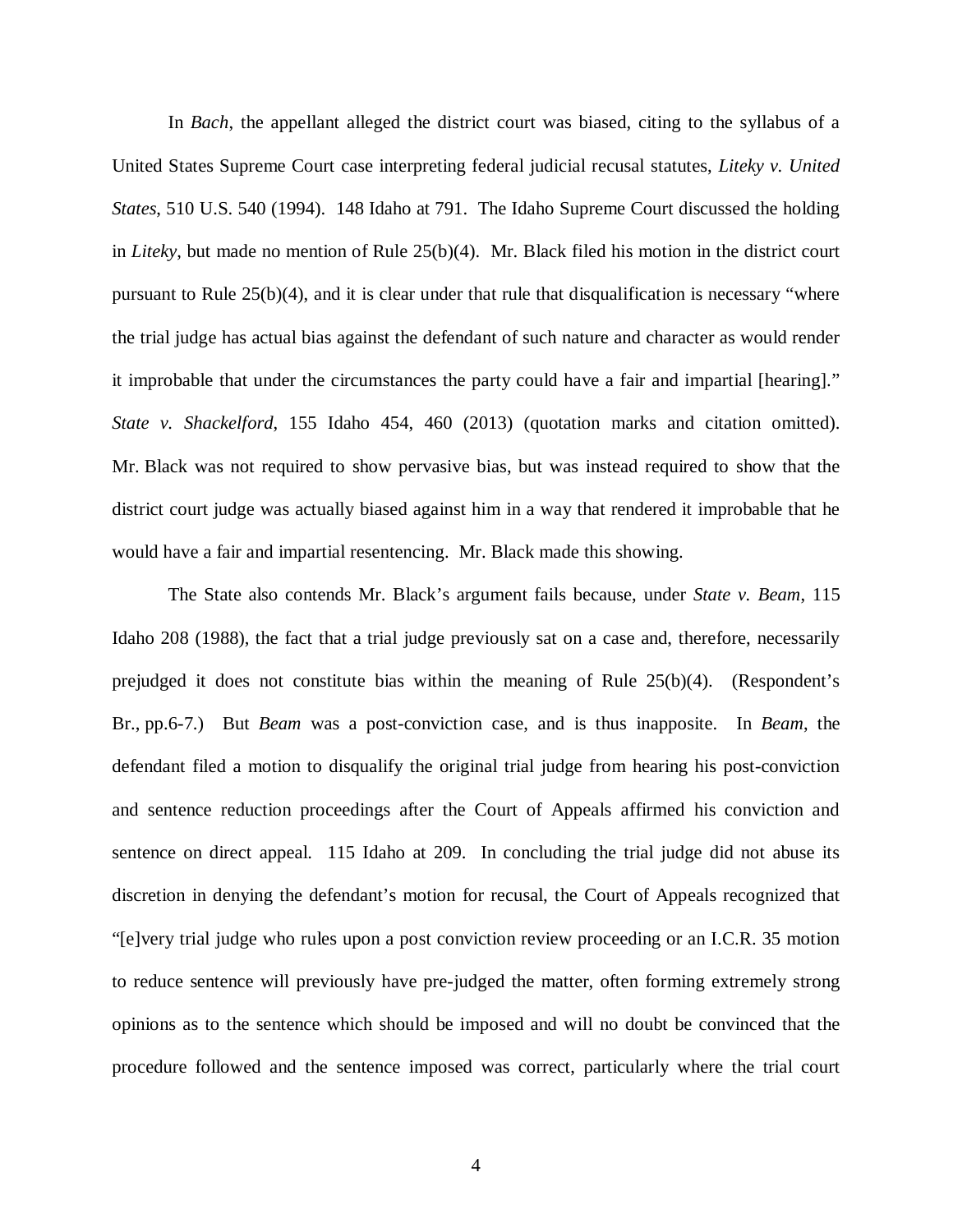proceedings have been affirmed on appeal by this Court." *Id.* at 215. The Court held that "[c]oming to the case with that frame of mind does not constitute bias or prejudice within the meaning of I.C.R. 25(b)(4) and does not require disqualification of the trial judge." *Id.* The Court then explained that "when faced with [a Rule]. 25(b)(4) motion to disqualify for bias and prejudice in a post conviction or I.C.R. 35 proceeding, the trial judge need only conclude that he can properly perform the legal analysis which the law requires of him . . . ." *Id.*

The State quotes at length from *Beam*, *see* Respondent's Br., pp.6-7, but fails to recognize that the instant proceeding was not before the district court on a post-conviction proceeding or Rule 35 motion. The fact that the district court may have prejudged Mr. Black here, perhaps even forming "extremely strong opinions as to the sentence which should be imposed" *does* constitute bias or prejudice within the meaning of Rule 25(b)(4), especially considering the fact that the Court of Appeals *did not* affirm the judgment and sentence in Mr. Black's first appeal, but instead remanded the case for a psychological evaluation and resentencing. If the district court had already concluded Mr. Black's mental condition would not be a significant factor at sentencing—even prior to reading Dr. Sombke's report—then the district court was actually biased against Mr. Black and abused its discretion denying his Rule  $25(b)(4)$  motion.

## C. The State Minimizes The Evidence Of Actual Bias, And Fails To Address Mr. Black's Argument That If The District Court Had Imposed Anything Less Than The Maximum Sentence At Resentencing, It Would Have Implicitly Admitted Error In Its Earlier Conclusion That Mr. Black's Mental Condition Would Not Be A Significant Factor At Sentencing

Whether the district court recognized it or not, it was actually biased against Mr. Black in a way that rendered it improbable that he would receive a fair and impartial resentencing. In the first appeal, the Court of Appeals held the district court made a legal error when it concluded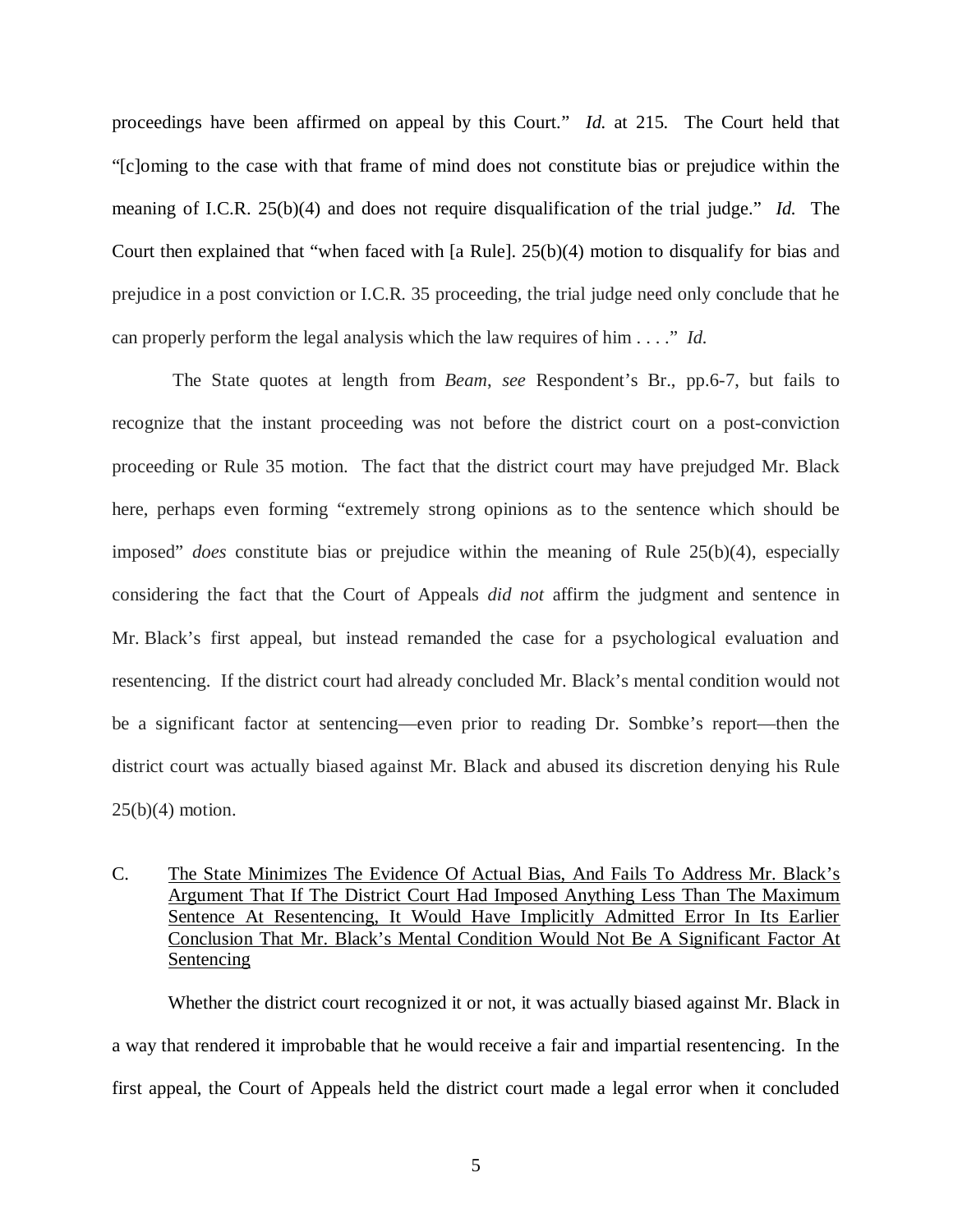Mr. Black's mental condition would not be a significant factor at sentencing. *State v. Black*, 161 Idaho 867, 871-72 (Ct. App. 2017) ("Opinion"). On remand, the district court was understandably motivated to show it had not erred. The district court said as much at resentencing, when it imposed on Mr. Black the same sentence it had previously imposed, despite having additional information regarding Mr. Black's mental condition, which should have resulted in a lesser sentence. The State argues this Court cannot consider the fact that the district court imposed the same sentence on Mr. Black at resentencing because Mr. Black did not raise this argument below. (Respondent's Br., p.6.) But Mr. Black could not have raised this argument at the hearing on his motion to disqualify, as that hearing preceded the resentencing hearing. The issue Mr. Black raises on appeal is the very same issue he raised in the district court—that the district court should have recused itself under Rule 25(b)(4) due to actual bias, but Mr. Black now has additional evidence of this bias, based on the sentence the district court imposed at resentencing.

The State asserts the primary basis for Mr. Black's claim of bias in the district court was that the district court judge had contacted the appellate attorneys after the Court of Appeals issued its decision, but before it issued the remittitur. (Respondent's Br., p.5.) As an initial matter, this was not the primary basis for Mr. Black's claim of bias. Counsel for Mr. Black identified four reasons he believed the district court judge was biased against Mr. Black. (R., pp.133-34; *see also* Tr. 5/12/17, p.7, Ls.16-17 (district court recognizing Mr. Black's motion to disqualify "is based on several grounds.") The first reason was the contact with the appellate attorneys. (R., p.133.) Equally important was the second reason:

On April 13, 2016 Judge Moody issued an Order Denying Motion for Psychological Evaluation stating that Mr. Black's mental condition will not be a significant factor at sentencing. Mr. Black believes this to be further evidence of bias against him as he has a long history of mental issues detailed in letters to the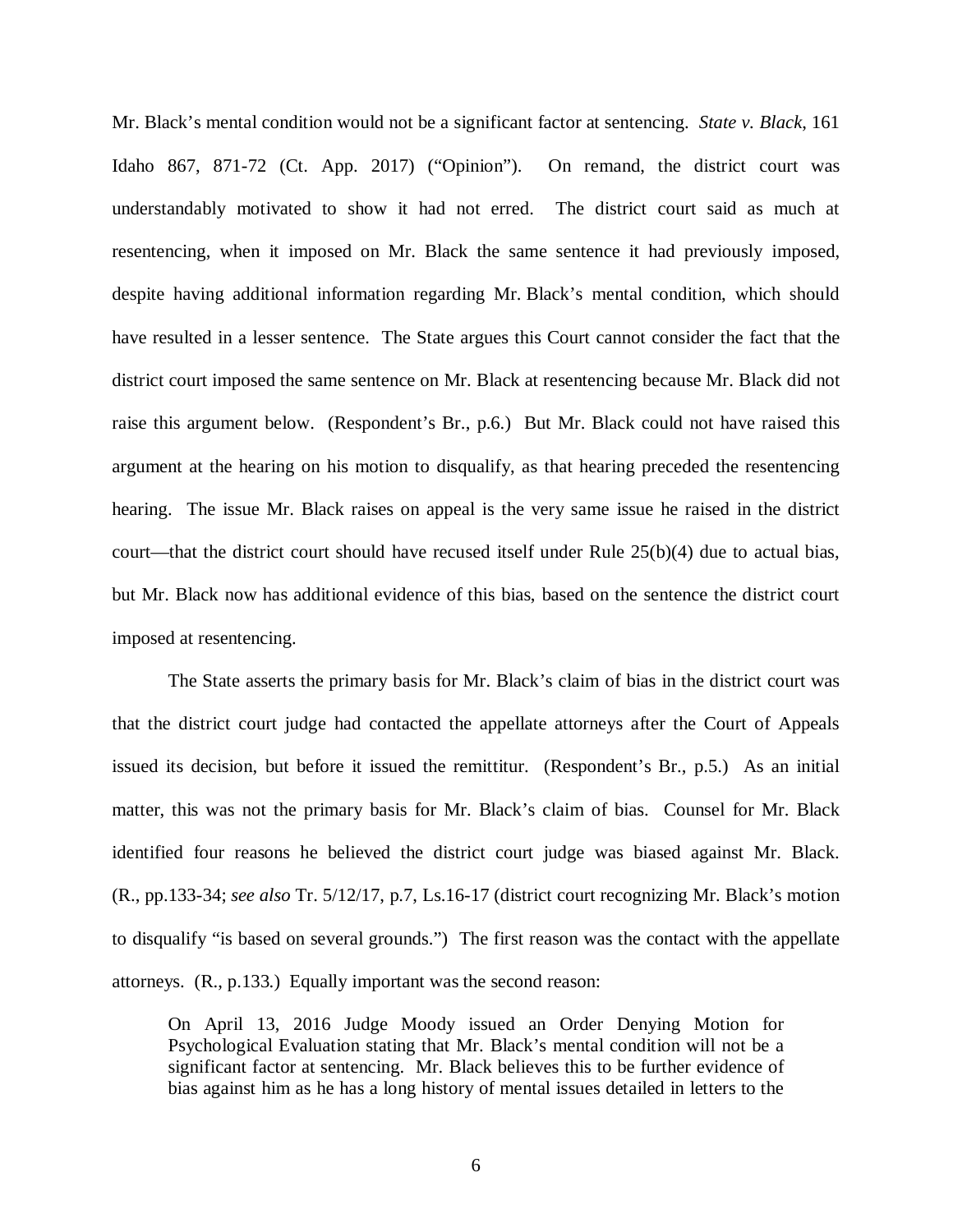court from his mother and Aunt, as well as a document from the Kentucky Correctional Psychiatric Center showing mild mental retardation . . . .

(R., p.134; *see also* Tr., 5/12/17, p.10, L.16 – p.11, L.9, p.14, Ls.12-16.)

More importantly, the State minimizes the significance of the district court's involvement in this case on appeal. Contrary to the State's argument on appeal, the reason the district court judge contacted the appellate attorneys was not simply to correct the record. (*See* Respondent's Br., p.5.) Instead, the district court judge contacted the appellate attorneys because she believed the Court of Appeals' decision was wrong. The district court judge emailed appellate counsel before the opinion was final, and ultimately prepared a transcript that had not previously been transcribed, without anyone requesting it. (*See* Motion to Aug., Ex. A, pp.1-2, Appx. A.) The State ultimately determined the newly-transcribed hearing would not affect the Court's analysis, but nonetheless filed a motion to correct appellate opinion. (*See* No. 44191, Motion to Correct Appellate Opinion And Statement in Support Thereof, filed March 15, 2017.)

This case presents a rather unique factual circumstance. The district court disagreed with the Court of Appeals' conclusion that it had erred. The only way for the district court to prove it had not erred was to impose the same sentence on Mr. Black the second time around, regardless of what the psychological evaluation showed. The district court was biased or prejudiced against Mr. Black and thus did not reach its decision to deny his Rule 25(b)(4) motion through an exercise of reason.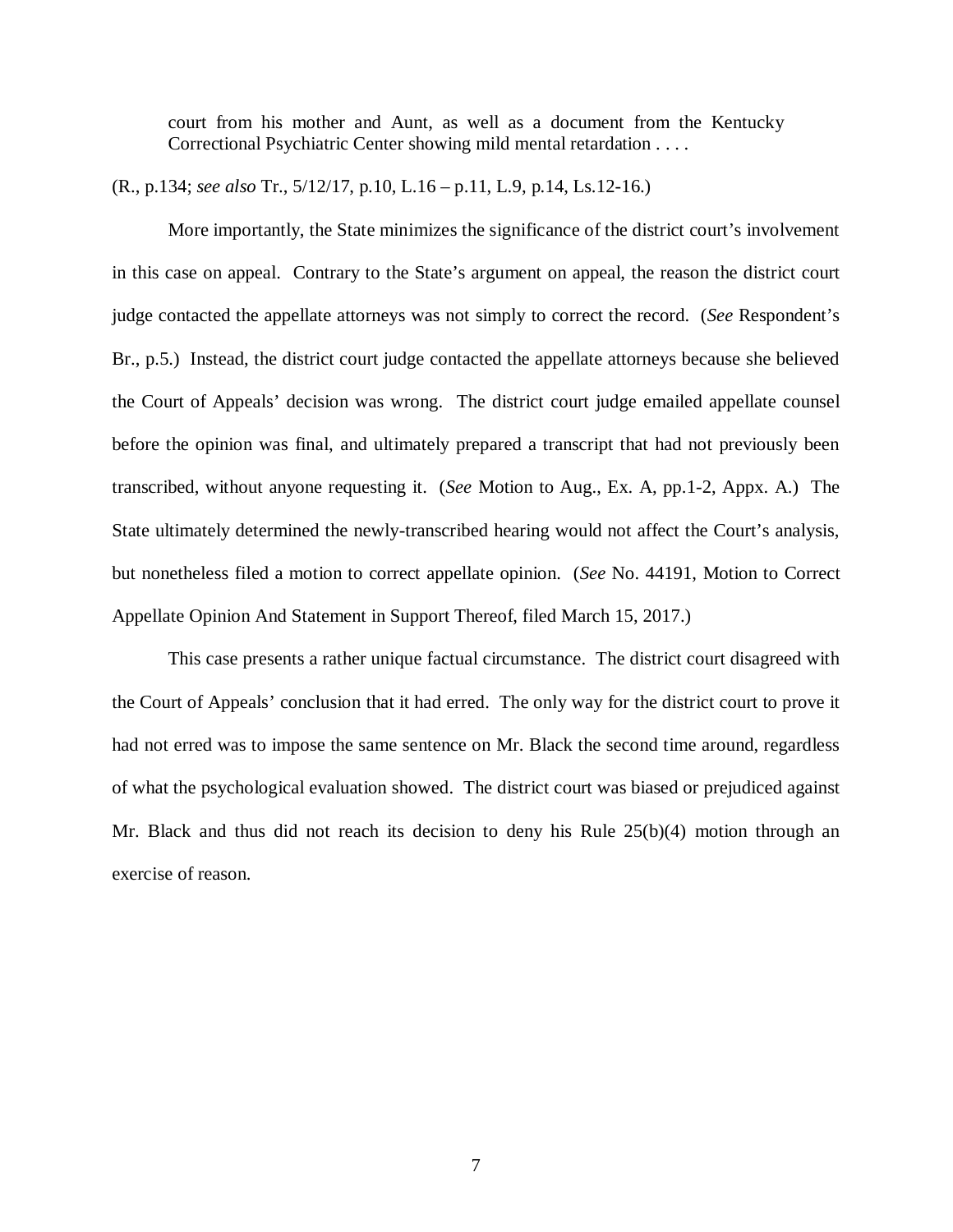## The District Court Abused Its Discretion When It Sentenced Mr. Black To Five Years Fixed, The Maximum, Considering Mr. Black's Intellectual Disability And Low IQ

#### A. Introduction

Mr. Black argued in his opening brief that the district court abused its discretion when it imposed the maximum sentence on him at resentencing, notwithstanding his intellectual disability and low IQ. (Appellant's Br., pp.10-14.) The State recognizes in its Respondent's Brief that Mr. Black "appears to have some cognitive disabilities." (Respondent's Br., p.9.) Surely this is an understatement. Dr. Sombke evaluated Mr. Black, and determined he has an IQ of 48, placing him in the 0.1 percentile range (meaning that, in a random sample of 1000 people of his age, he would have scored better than less than one of them). (Psych. Eval., p.4.) Dr. Sombke diagnosed Mr. Black with severe stimulant use disorder, mild intellectual disability, a personality disorder with antisocial and paranoid traits, and a depressive disorder. (Psych. Eval., p.5.) Dr. Sombke noted treatment was available for all of these conditions apart from Mr. Black's intellectual disability, which is "chronic and lifelong." (Psych. Eval., p.6.) Notwithstanding these significant cognitive disabilities, the State contends the sentence imposed by the district court was reasonable "in order to protect society from Black's continued criminality." (Respondent's Br., p.9.) But the State fails to address Mr. Black's argument that his mental condition was inherently mitigating, and should have been considered as such by the district court at resentencing.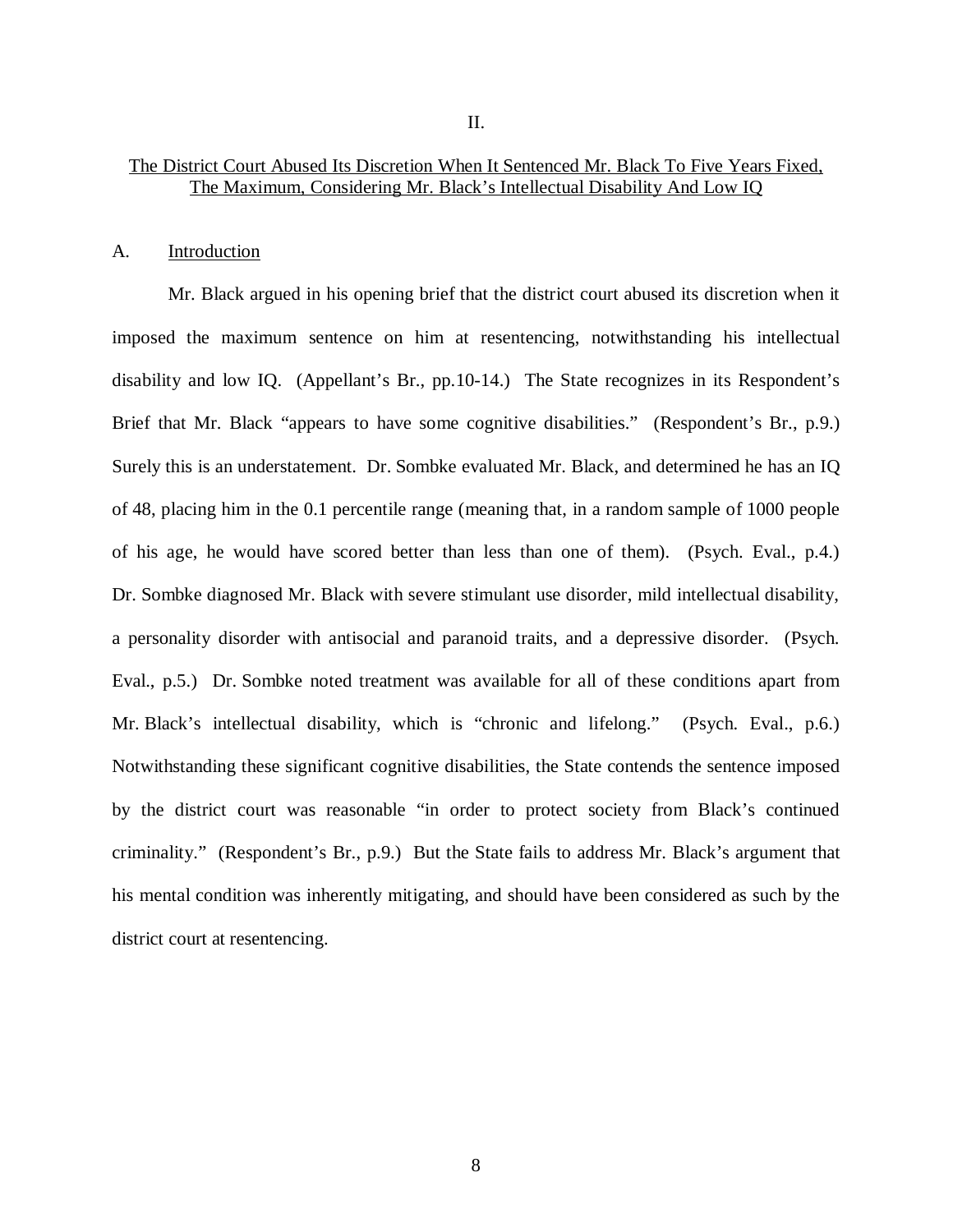#### B. The Sentence Imposed By The District Court On Mr. Black Was Not Reasonable

The State asserts the sentence the district court imposed upon Mr. Black was reasonable considering the required sentencing factors of deterrence, rehabilitation, retribution, and protection of society. (Respondent's Br., p.8.) It was not. With respect to deterrence and retribution, it is questionable whether someone with an intellectual disability and low IQ can be meaningfully deterred and rehabilitated. *See Hall v. Florida*, 134 S.Ct. 1986, 1993 (2014) ("As for deterrence, those with intellectual disability are, by reason of their condition, likely unable to make the calculated judgments that are the premise for the deterrence rationale."); *Atkins v. Virginia*, 536 U.S. 304, 318 (2002) (noting that "[b]ecause of their impairments . . . [mentally retarded persons] by definition have diminished capacities to understand and process information, to communicate, to abstract from mistakes and learn from experience, to engage in logical reasoning, to control impulses, and to understand the reactions of others"); *see, e.g.*, *State v. Dunnagan*, 101 Idaho 125, 126 (1980) (reducing sentences imposed on two young men with very low IQs).

With respect to retribution, Mr. Black committed a non-violent property crime which is simply not the kind of crime for which society would expect severe retribution. *See State v. Justice*, 152 Idaho 48, 54-55 (Ct. App. 2001) (stating crimes consisting of theft of a pickup and forgery of stolen checks are "not the kind for which society would expect severe retribution" and concluding sentences imposed were "longer than reasonably necessary to accomplish the goal of retribution"). Moreover, the United States Supreme Court has recognized "[t]he diminished capacity of the intellectually disabled lessens moral culpability and hence the retributive value of the punishment." *Hall*, 134 S. Ct. at 1993.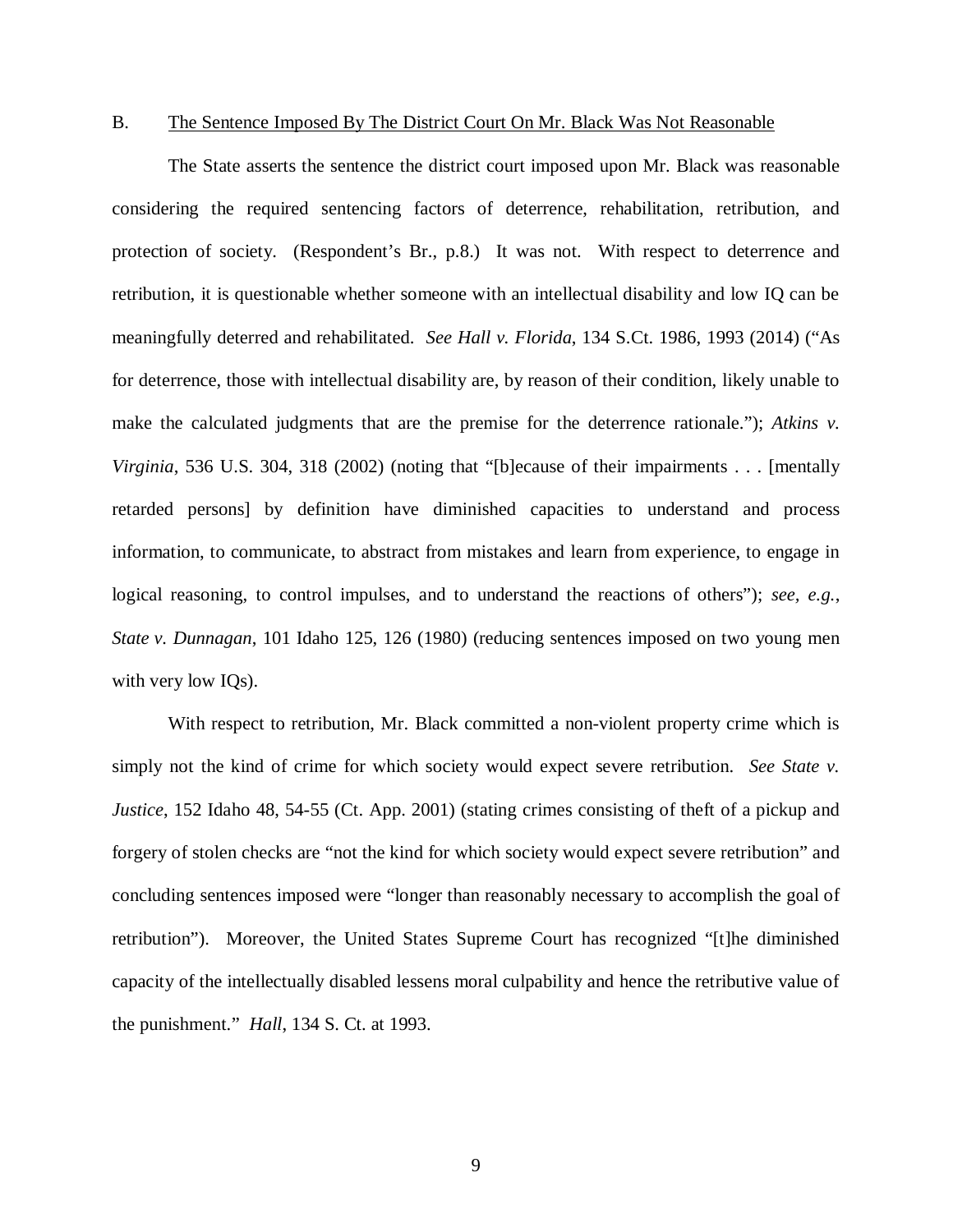Finally, with respect to protection of society, there is no indication that Mr. Black warrants the maximum sentence of imprisonment in order to protect society. The presentence investigator concluded Mr. Black might pose a risk to the community, but it would be a risk of non-violent crimes. (PSI, p.26.) Dr. Sombke noted Mr. Black "does not appear to be particularly violent" and concluded that "[i]f Mr. Black is able to get his drug addiction under control and remain drug free, his risk to the community can be significantly reduced." (Psych. Eval., p.8.) In addition, Mr. Black faces charges in Oregon, where he will likely be transferred when he is released from prison in Idaho. (7/24/17 Tr., p.13, Ls.2-9, p.12, Ls.1-3; PSI, pp.26, 29-30, 148-56; 4/29/16 Tr., p.38, Ls.23-25.)

Most importantly, and as discussed at length in Mr. Black's opening brief, the district court failed to appropriately weigh and consider Mr. Black's mental condition at resentencing. (Appellant's Br., pp.11-14.) The Court of Appeals remanded this case to the district court so that Mr. Black could be evaluated pursuant to Idaho Code § 19-2522. The purpose of a § 19-2522 evaluation is, among other things, to "assist<sup>[]</sup> the sentencing court in assessing the defendant's capacity to appreciate the wrongfulness of his or her conduct or to conform his or her conduct to the requirements of the law at the time of the offense." *State v. Durham*, 146 Idaho 364, 371 (Ct. App. 2008). The district court did not consider Dr. Sombke's evaluation of Mr. Black for this purpose, which was an abuse of discretion.

#### III.

## Mr. Black Was Denied Due Process Of Law When The District Court Relied At Sentencing Upon Information That Was Materially False Regarding His Criminal History

On this issue, Mr. Black relies on the argument contained in his opening brief. (Appellant's Br., pp.15-17.) He includes this section here only to challenge the State's assertion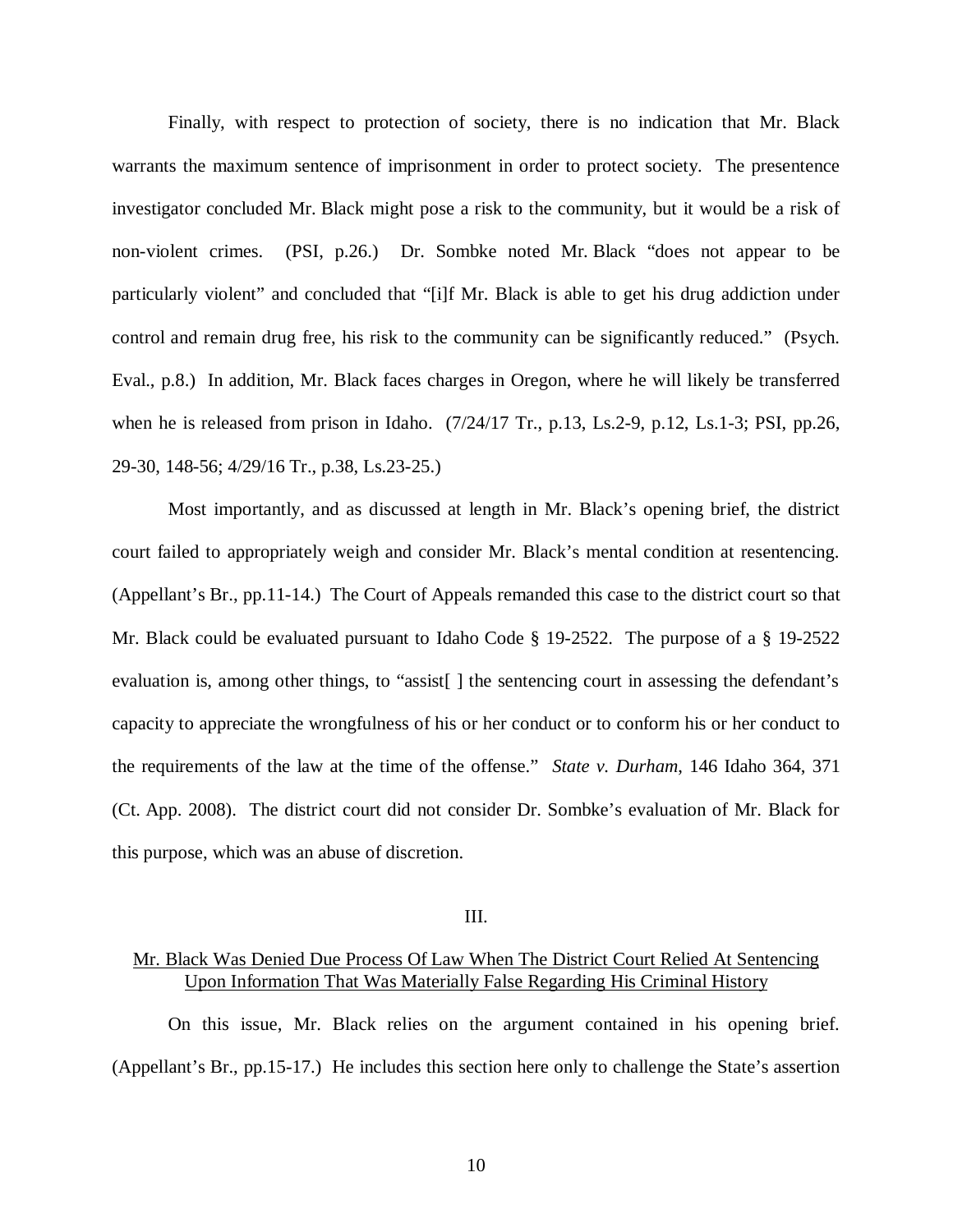that the district court did not make materially false statements regarding Mr. Black's criminal history. (Respondent's Br., pp.11-12.) At resentencing, the district court told Mr. Black it "[could not] recall seeing an individual who has a more extensive criminal history than you" and said Mr. Black's criminal history "spans three decades and most of the states." (7/24/17 Tr., p.26, L.20 – p.27, L.1.) The State asserts the district court's statement was "literally true" because Mr. Black "has hardly consolidated his criminality to one corner of the country." (Respondent's Br., p.11.) Mr. Black has been charged with crimes in 11 states, and convicted of crimes in 10 states. (PSI, pp.6-16.) The fact that these 10 states are geographically separated does not mean he has a criminal history in "most of the states."

The district court denied Mr. Black his constitutional right to due process of law when it relied on this materially false information at sentencing, and this error was not harmless, as Mr. Black's sentence could well have been different if the district court had considered his actual criminal history, which the district court said was the most important factor influencing its sentencing decision. (7/24/17 Tr., p.27, Ls.2-4.)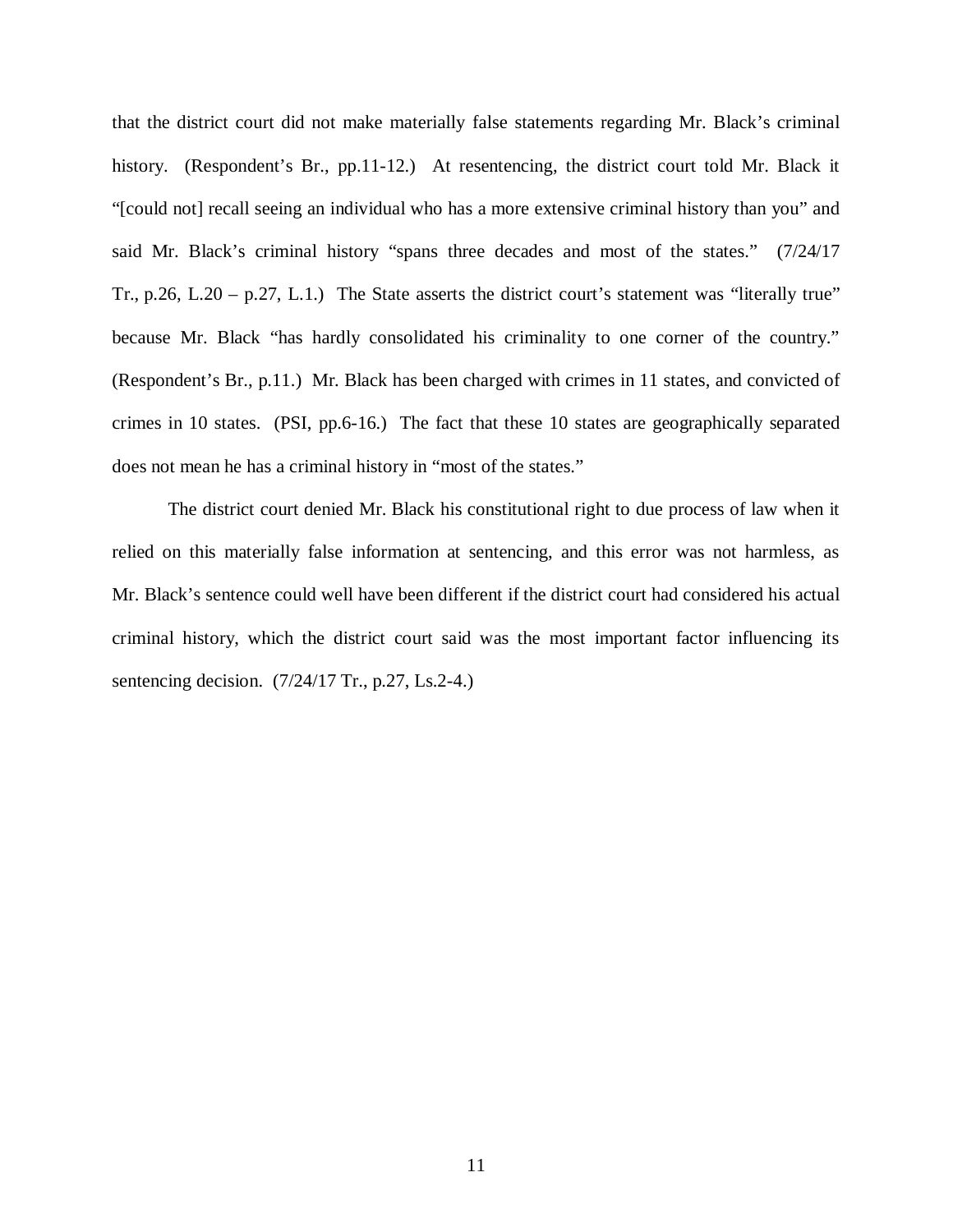#### **CONCLUSION**

For the reasons stated above, as well as those set forth in his opening brief, Mr. Black requests that this Court vacate his sentence and, instead of remanding for a third sentencing, reduce Mr. Black's sentence to three years fixed, considering the time he has already been incarcerated and the fact that he has charges pending in Oregon. Alternatively, Mr. Black request that this case be remanded to the district court for a third sentencing hearing before a different district court judge, to be conducted on an expedited basis.

DATED this 29<sup>th</sup> day of May, 2018.

 $\frac{|s|}{|s|}$ 

ANDREA W. REYNOLDS Deputy State Appellate Public Defender